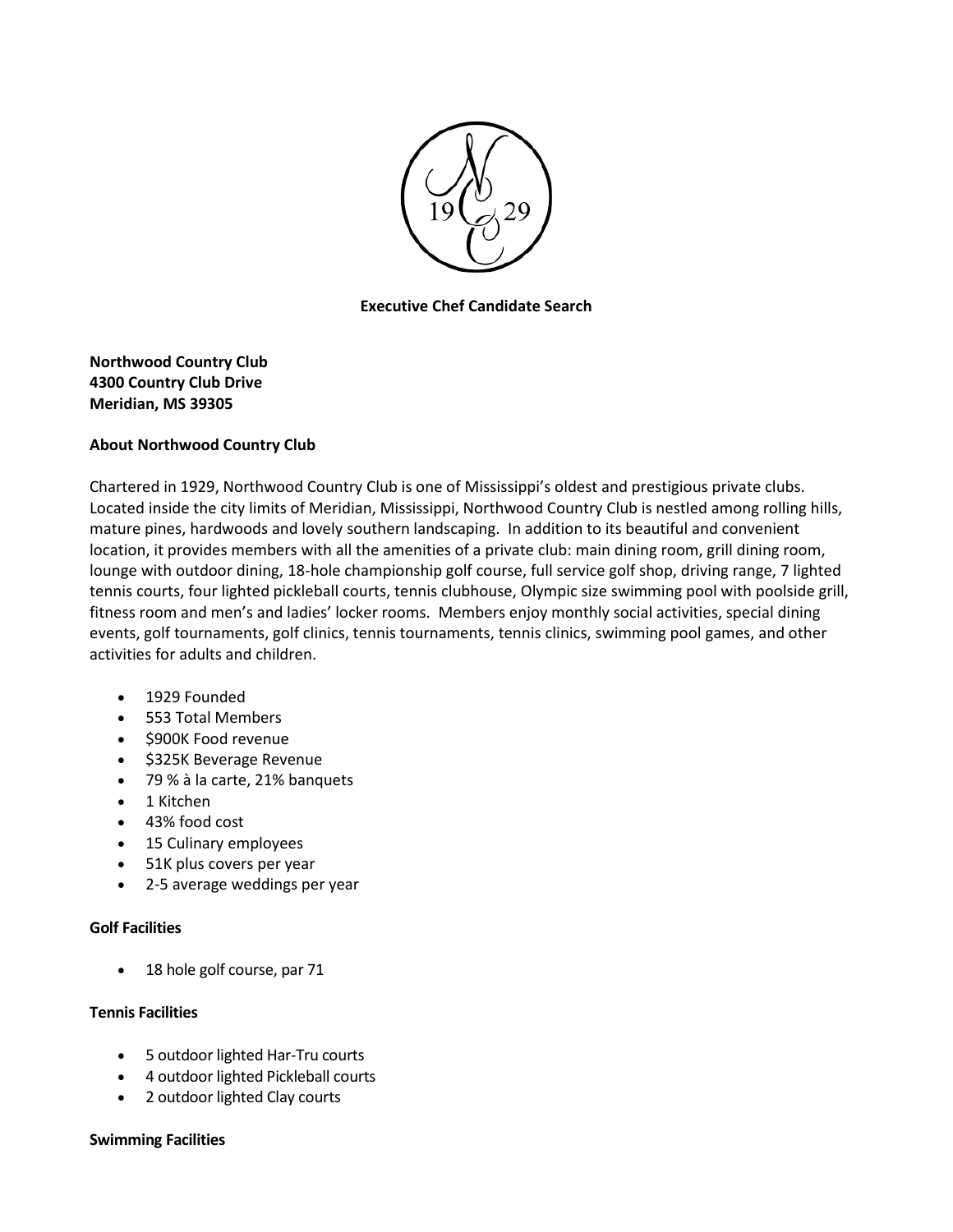• 3 outdoor pools

### **Other Athletic Facilities**

• Fitness Center with Golf Simulator

### **Dining Facilities**

- 1 Ballroom that seats 100
- 1 Member's Grill that seats 40
- 1 Formal Dining Room that seats 150
- 1 Meeting Room that seats 40
- 1 Lounge/Bar that seats 30
- Pool that seats 100
- 1 Locker Room that seats 50
- Outdoor Dining that seats 80

### **Special Club Features**

Club is open 6 days per week, 12 months per year.

### **Job Details**

Date Posted

4/9/2022

#### **Job Title**

Executive Chef

## **Brief Job Description**

The Executive Chef at Northwood Country Club is tasked with and responsible for directing and maintaining the overall success of the Culinary Department. These tasks and responsibilities include but are not limited too; creative development and implementation of all menus (both a la cart, member functions and private events), food production, and presentation. He or she is also accountable for the financial performance of their department while maintaining the highest professional food quality and sanitation standards. The Executive Chef is also accountable for the overall morale of kitchen staff.

Ultimately, the executive chef of Northwood Country Club is part of the overall success of the club. The responsibility to lead the dining facet of the organization from a passionate, creative, supportive, progressive, and team-focused perspective is of critical importance for long-term success. The Executive Chef is a team player that is interested and engaged in making Northwood Country Club a great place to be and work.

#### **Core Responsibilities**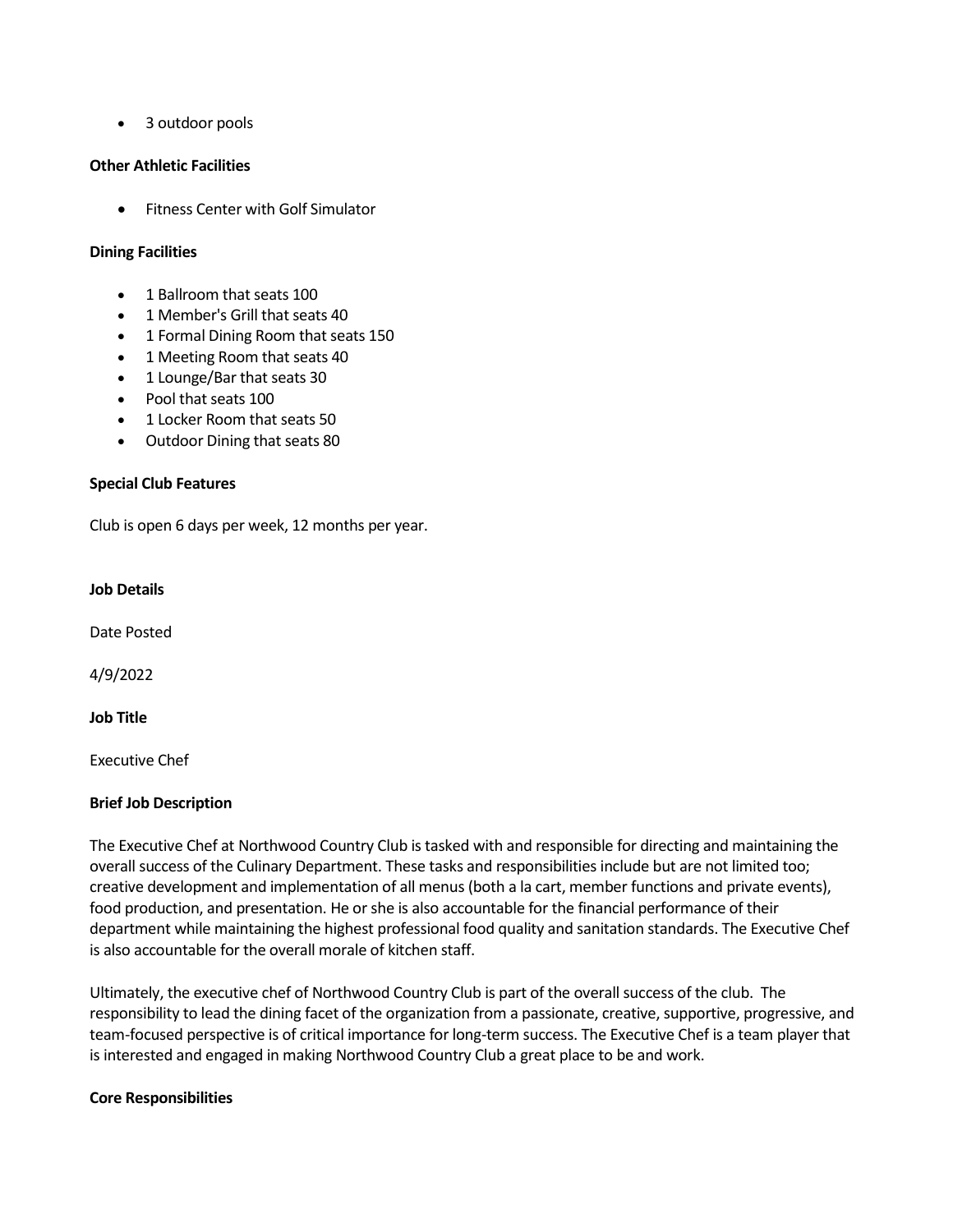The Executive Chef must be well versed in tasks associated with the overall satisfaction of members expectations. These responsibilities may vary depending on nature and direction from the Board of Directors/General Manager. Specific responsibilities are as follows, but certainly not limited to:

- Ensuring that all food is consistently outstanding. The Executive Chef knows that quality and consistency are essential to successful culinary operations and understands that consistently producing minor items is just as important as producing an elegant, a la carte dinner.
- Creation of rotating menus at a minimum of a quarterly basis, while incorporating daily and weekly features, and develop and document recipes.
- Implementation of need specific controls to ensure consistency and quality. Creativity, not just variety, is essential in planning menus and events for the membership.
- Provide excellent and necessary resources at the culinary team's disposal, thinking "outside-of-the-box" for Member dining experiences and events is welcomed and encouraged!
- Leads BOH initiatives relative to accident prevention, training and retention of staff, and sanitation and safety standards.
- The Executive Chef has an unmatched attention to detail, enforces the highest standards of sanitation and safety, and ensures that all BOH staff approach the standards with the same level of focus. The kitchen must always be extremely organized and clean: from walk-ins to *mise en place*.
- Must maintain current on culinary trends and is well-versed in accommodating a variety of food allergies and intolerances. The Executive Chef incorporates gluten-free and healthy items on the menu and trains all staff in the proper handling of gluten-free dishes and requests.
- The Executive Chef needs to be comfortable conversing and interacting in both the kitchen as well as dining rooms with both members and team members.
- He or she welcomes others' opinions yet holds his or her ground to maintain the highest level of quality and standards. The Executive Chef welcomes feedback, constructive criticism and suggestions from members and staff.
- The Executive Chef is a hands-on leader who mentors and develops a pipeline of talented and creative individuals through building and shows a genuine interest in the future and personal growth of the staff.
- The Executive Chef works as a cohesive team player with the managers and staff of Northwood Country Club to develop information sharing, good communication, superior internal and external customer relationships and high-performance teamwork to achieve club objectives.

# **Qualifications**

The qualifications of the Executive Chef are based on previous experience. These qualifications may vary due to previous appointments, facilities and locations. Qualifications are as follows, but certainly not limited to:

- Is a dynamic, creative, empathetic and caring individual who communicates well with staff and Members.
- Has exceptional cooking skills, with the ability to train, mentor and manage the culinary team.
- Has experience planning and monitoring all food-production-related costs. A proven track record of controlling food, supply, and labor costs. The Executive Chef is adept at creating and managing a budget and provides food purchase specifications to control food quality and costs.
- Successful experience developing food purchase specifications and standard recipes.
- Has a proven track record of maintaining food quality and sanitation standards.
- Is experienced with technology including POS systems such as Microsoft Excel, Word, Outlook, Cloud Based Office Systems & Documents, Digital Ordering, etc.
- Has strong leadership skills with verifiable strengths in inspirational, hands-on leadership, financial performance, and people skills.